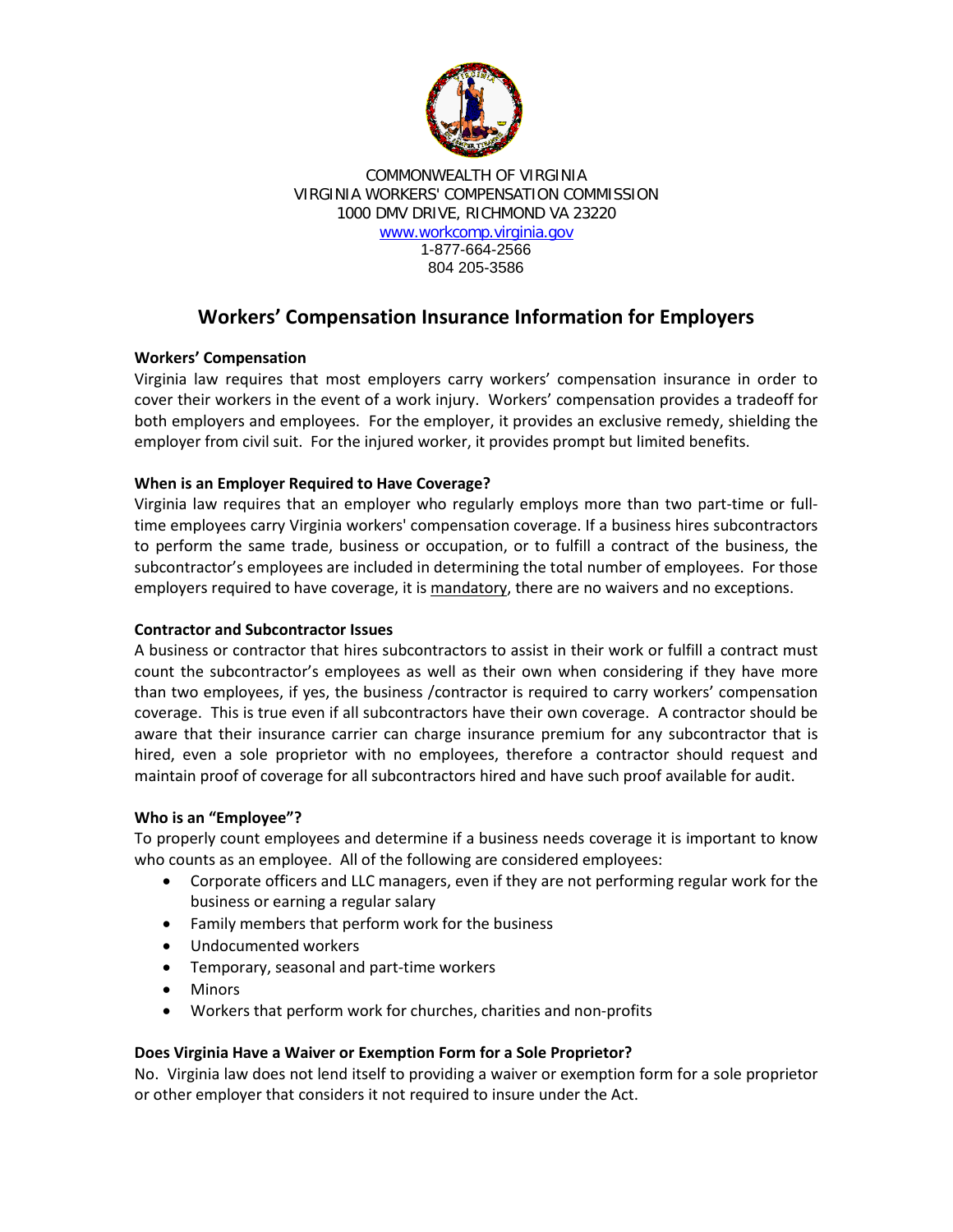#### **Independent Contractor vs. Employee**

Some business owners will designate a worker as "independent contractor" or pay them on a 1099. Under workers' compensation law, the designation and 1099 are not important. In the event a worker is injured, the facts of the work relationship are considered. The courts will particularly consider: 1) was the worker selected, 2) can the worker be dismissed, 3) does the worker earn pay or wages, and 4) does the business owner have the ability to exert control over the manner or means of how the worker's work is performed. If employer control is found, an "employee" relationship is established.

#### **Limited Liability Company (LLC)**

A Manager of a LLC is treated as an employee under the Act. A LLC may have one or more managers that are elected or appointed in accordance with the articles of organization or operating agreement. Conversely, the Act specifically states that a LLC having only one member shall only be covered upon electing to be covered. Members of a LLC are generally not viewed as employees under the Act. However, additional questions may be asked of a member. If the LLC member performs work or earns pay they are covered under the Act by virtue of being an employee.

#### **How to Obtain Coverage**

In Virginia there are four means of insuring for workers' compensation in Virginia: 1) commercial coverage 2) self-insurance 3) group self-insurance, or 4) through a registered professional employer organization (PEO). Commercial coverage is available from an insurance agent or carrier. The two Virginia insurance organizations that maintain membership of most Virginia insurance agents are listed:

- 1. The Independent Insurance Agents of Virginia, telephone 804-747-9300
- 2. The Professional Insurance Agents Association of Virginia, telephone 804-264-2582

#### **Proper Virginia Coverage**

Virginia requires proper Virginia coverage for work performed in Virginia. Out of state employers sometimes lack valid Virginia coverage. For most out of state employers with a policy based outside Virginia, valid Virginia coverage can be accomplished by adding the Virginia Amendatory Endorsement on the existing policy. Virginia must be added to item 3A of the policy for the entity and FEIN (Federal employer ID) to be covered in Virginia. 3A of the policy lists the states where the business performs work and has "known exposure." Virginia 3C listing is not sufficient.

If the out of state employer's policy is with a carrier that is not licensed in Virginia, then the Virginia 3A endorsement cannot be added. Monopolistic state funds cannot cover Virginia. In the event Virginia endorsement cannot be added to a policy, the only way to properly insure is to obtain a Virginia workers' compensation policy with a Virginia licensed insurance carrier.

#### **Employer Responsibilities**

- Review coverage requirements
- Carry proper workers' compensation coverage when required by law
- Report work injuries promptly to your insurance carrier using carrier's preferred method
- Post a Workers' Compensation Notice (VWC Form 1) in the workplace
- Be aware the cost of workers' compensation cannot be deducted from employee wages